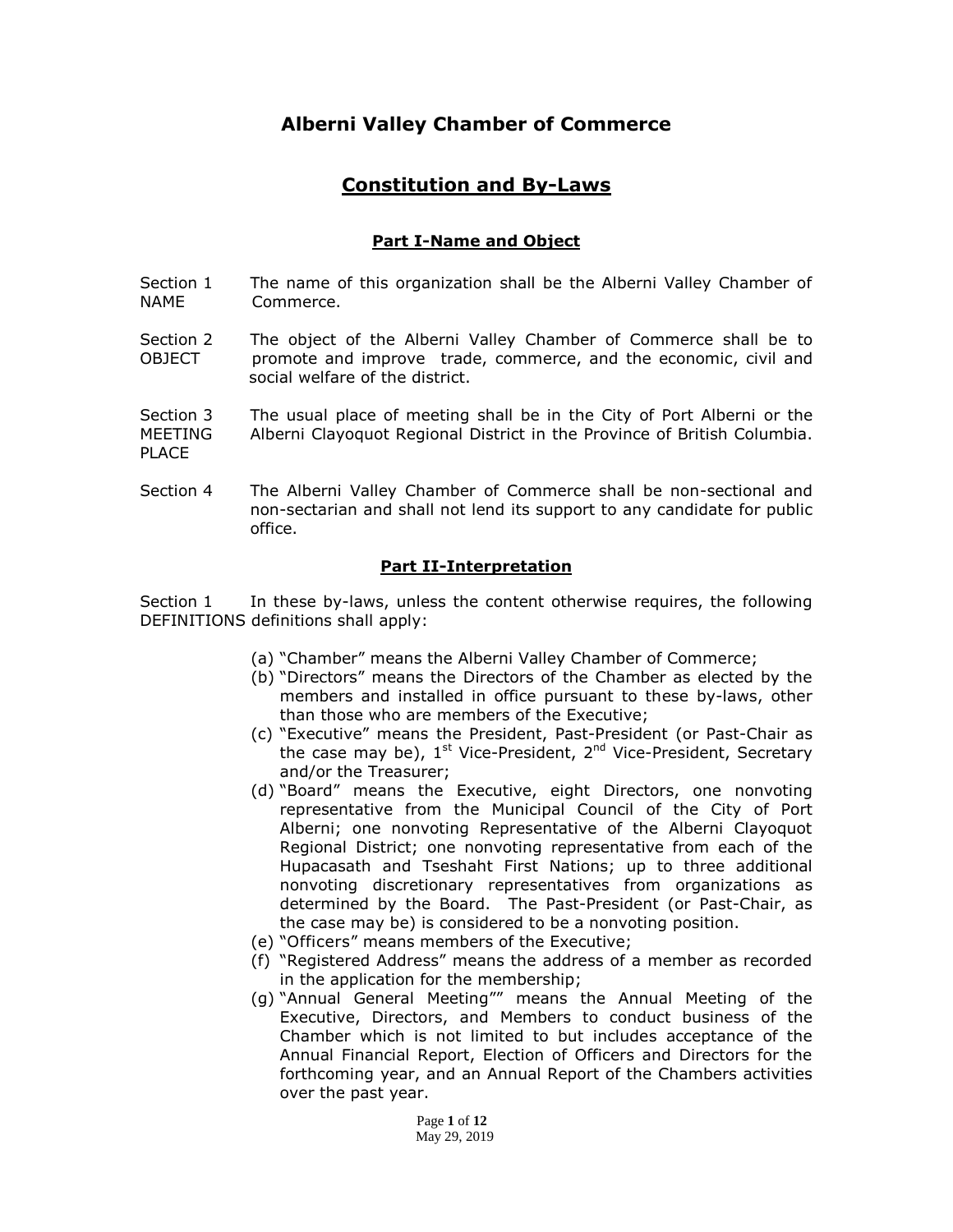- (h) "Board Meetings" mean regular meetings of Executive, Directors, and appointed representatives.
- (i) "Regular Meetings" mean regular meetings of the members Executive, Directors, and appointed representatives.
- (j) "Special Meeting" means a meeting of all Executive, Directors and Members, being called by the President, and/or a majority of the Members in good standing.
- (k) "Special Resolution" means a resolution passed by sixty-seven percent of the Members present at a "Special Meeting", who are entitled to vote at such a meeting;
- (l) "Ordinary Resolution" means a resolution passed by a majority of those members present at an Annual General Meeting or Regular Meeting who are entitled to vote at such a meeting.
- (m) "Quorum" means 20 members in good standing for "Annual General Meeting", "Special Meeting" and "Regular Meeting". Quorum for a Board Meeting will be  $7$  of the President,  $1<sup>st</sup>$  Vice-President, 2<sup>nd</sup> Vice-President, Secretary, Treasurer and Elected Directors (8). If one or more of these positions are vacant a quorum will be the majority of these Executive and Elected Directors then in office.
- (n) "Written Notice" means communication to the member by regular mail, email, or facsimile to their last known contact information of record.
- Section 2 The definitions in the Boards of Trade Act apply to these by-laws.
- TRADE ACT The following definitions are to be considered interchangeable:
	- (a) "Council" and "Board"
	- (b) "Board of Trade" and "Chamber"

#### **Part III-Membership**

Section 1 Any reputable person, corporation, association, organization, or MEMBERSHIP society, whose beliefs, constitution, by-laws and/or objects supports CONDITION the object of the Chamber as stated in Part I, Section 2 is eligible for membership in the Chamber.

Section 2

ACCEPTANCE Any person, organization or corporation as described in Part III, Section 1, who applies for Membership will only be admitted as a member of the Chamber upon acceptance by way of special resolution at an Annual General Meeting or Special Meeting.

Section 3 An approved member shall remain a member of the Chamber until: TERMINATION

- (a) They mail or deliver their written resignation, within ten days' notice, to the Chamber office, attention 'Alberni Valley Chamber of Commerce Secretary';
- (b) They die, or in the case of a company, it is dissolved by the Registrar of Companies;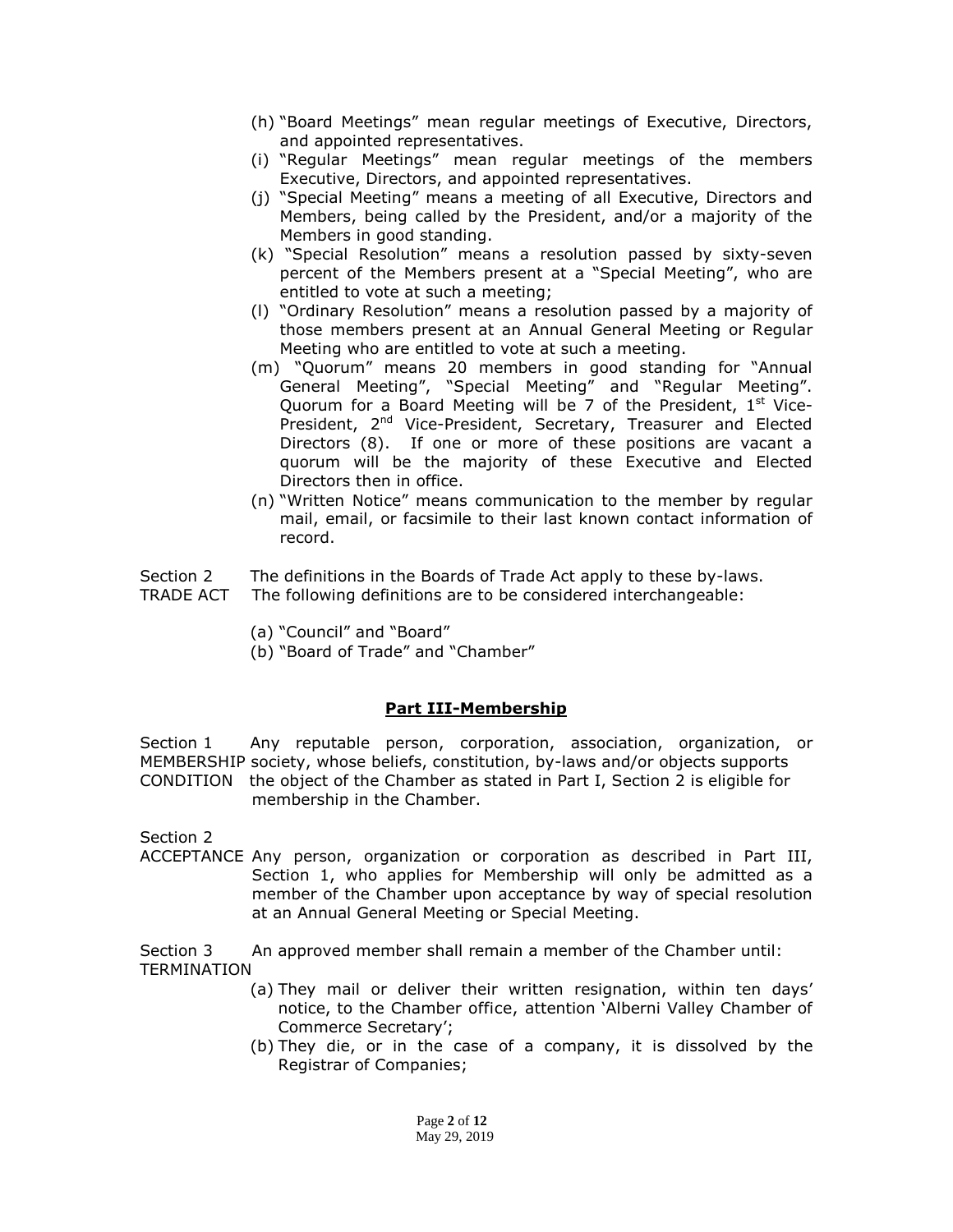- (c) In the case of an association, organization or society, it ceases to exist;
- (d) They are not in good standing for three consecutive months.
- Section 4 (a) Persons who have distinguished themselves by meritorious or public service to the community or Chamber may be elected Honorary Members by a majority of those members present at an Annual General Meeting. Honorary memberships shall be for a period of twelve months and shall include all the privileges of active membership without the annual dues requirements.
	- (b) Chamber members who have distinguished themselves by continuous meritorious services to the Chamber may be elected as a Lifetime Member by a majority of those members present at an Annual General Meeting. Lifetime membership shall include all the privileges of active membership without the annual dues requirements.
- Section 5 (a) A member may be expelled by a resolution of the Board, passed by EXPULSION- a majority of Executives and Directors present at a Board Meeting.
- APPEAL (b) The Board shall notify the Member, by registered mail to the registered address of the member, of the expulsion, which is to be accompanied by a brief statement of the reason or reasons for expulsion.
	- (c) Any member so expelled shall have the right to file an appeal at the Chamber office within 30 days of the notice of expulsion sent to such member.
	- (d) Any expelled member shall be given the opportunity to be heard at a Board Meeting.
	- (e) Expulsion of a member does not absolve a member from any legal or financial liability owed to the Chamber.
- Section 6 The annual membership dues shall be determined by way of a DUES resolution of the Executives and Directors at a meeting of the Board.
- Section 7 Additional membership assessments may be levied against all ASSESS- members upon a Special Resolution of the members at any Regular MENTS Meeting at which the vote is to be taken. Members shall be given at least seven days written notice of any such additional assessment resolution.
- Section 8 All members are in good standing except those who have failed to pay GOOD their current annual membership dues or any other debt due and STANDING owing by them to the Chamber and they are not in good standing so MEMBERS long as the debt remains unpaid.

Section 9 A member who remains indebted to the Chamber for three consecutive DELINQUENT months may be struck from the membership role and forfeits all membership privileges and must re-apply for membership if they wish to be re-instated.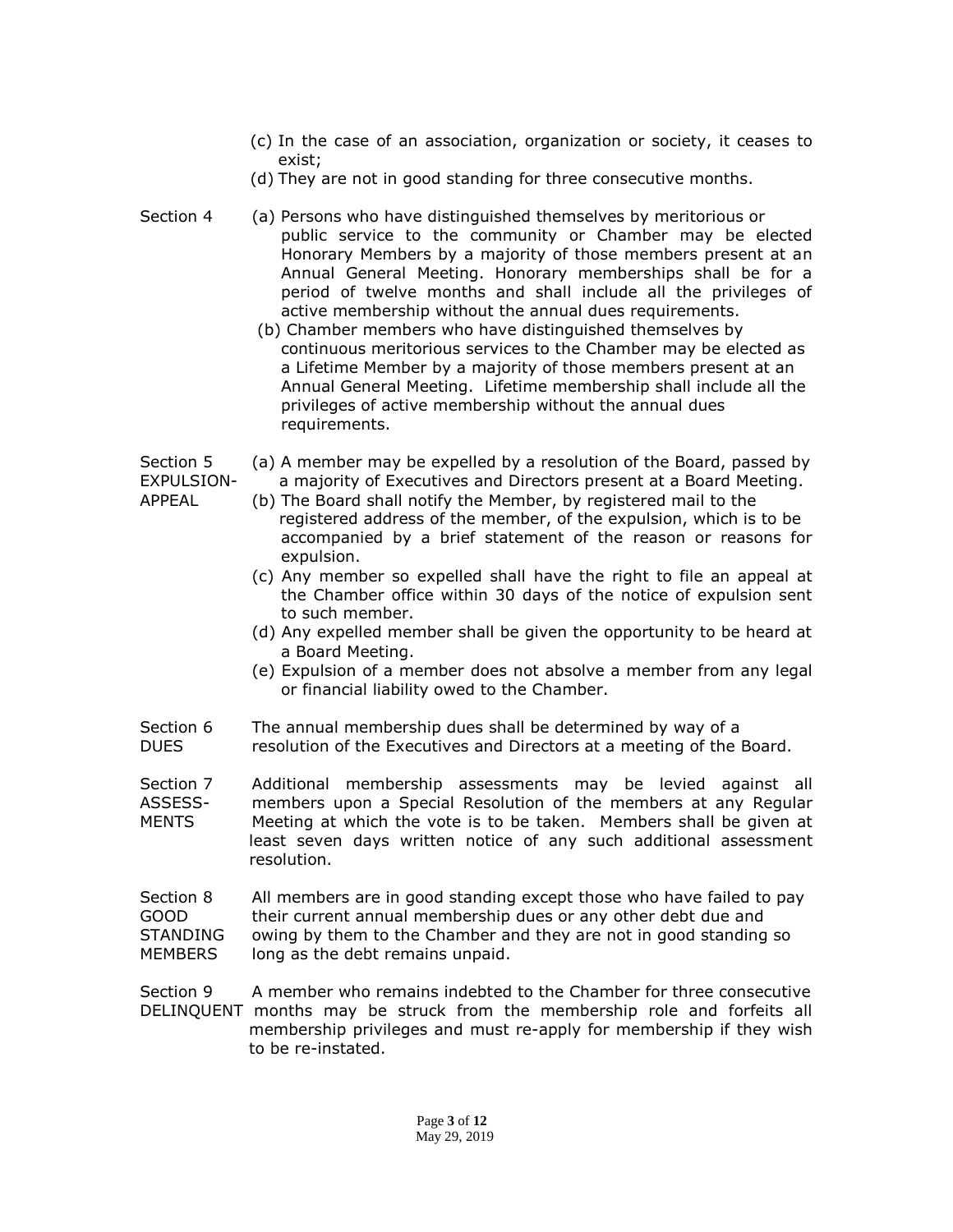# **Part IV-Meetings of Members**

Section 1 Regular Meetings, held at least quarterly, of the Chamber shall be held GENERAL at a time and place that the board decides.

MEETING

- Section 2 At least ten days notice of the meeting shall be given to members NOTICE by way of Chamber bulletin, newsletter, newspaper advertisement, or other adopted means of notice. The notice of the Regular Meeting shall specify the place, date and hour of the meeting.
- Section 3 The President may call a special meeting of the Chamber members. SPECIAL When requested in writing by a majority of members of the board, the MEETING President shall call a special meeting. At least 10 days' notice must be given to all members of this meeting. The notice must contain the date, time and location of the meeting and sufficient information to allow the members to make an informed decision.
- Section 4 The Annual General Meeting shall be held within the boundaries of the AGM Alberni Clayoquot Regional District, electoral areas of City of Port Alberni, Cherry Creek, Beaver Creek, Beaufort and Sproat Lake. The date of the AGM is a date in each year as fixed by the board, and must be within 6 months of the Chamber's Financial Year End.
- Section 5 The board shall meet at dates and times specified by the Executive, BOARD as required to carry out the business of the Chamber. Absence from 3 consecutive meetings, without permission of the Executive may be construed as a resignation by that member.
- Section 6 The Executive shall meet at dates and times specified by the BOARD President, as may be required to carry out the day-to-day business of the Chamber.
- Section 7 "Regular Meetings", "Board Meetings", and "Special Meetings" may be Meeting held at one location, or in multiple locations using electronic Places communications such as, but not limited to email, video or telephone conferencing etc.

Section 8 A majority of members present at a meeting are competent to do and Majority to perform all acts which are directed to be done at a meeting under the Have Full Boards of Trades Act or these by-laws. Power

#### **Part V-Proceedings at Annual General Meetings**

- Section 1 A quorum at any Annual General Meeting shall be twenty members in QUORUM good standing.
- Section 2 If a quorum is not present within thirty minutes of the time appointed NON for the commencement of the Annual General Meeting, it shall be QUORUM adjourned to the day and time as determined by ordinary resolution of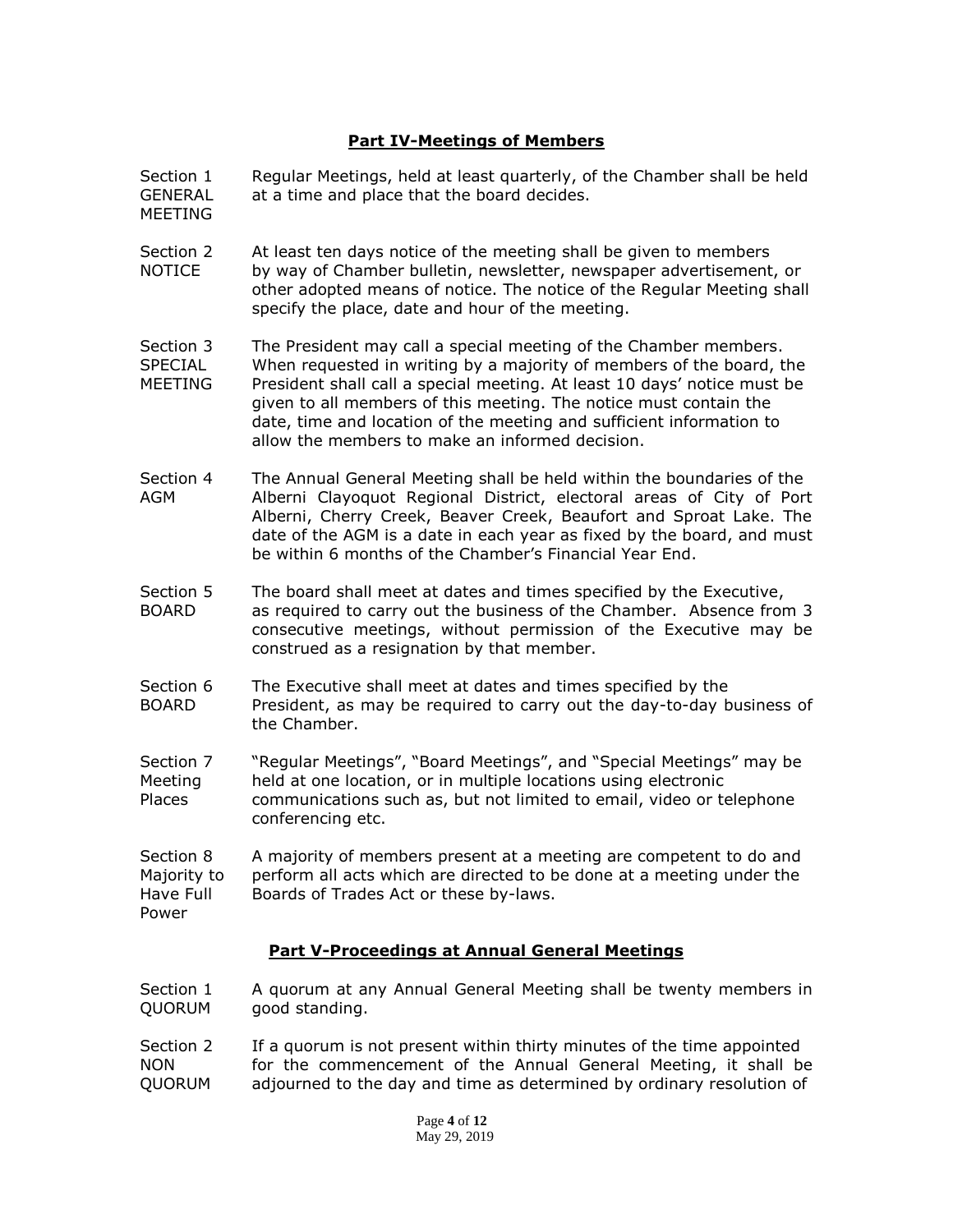the members present. If a quorum is not then present within thirty minutes from the time appointed for the meeting, the members present shall constitute a quorum.

- Section 3 The President of the Chamber or the  $1<sup>st</sup>$  or  $2<sup>nd</sup>$  Vice-President in CHAIRMAN his/her absence, or in the absence of all three officers, then one of the other directors present, shall preside as chairman of the Annual General Meeting.
- Section 4 The Board reserves the right to appoint a maximum of three additional APPOINTING representatives without voting privileges as determined by the board.
- Section 5 The President,  $1^{st}$  Vice-President,  $2^{nd}$  Vice-President, Secretary and OATH OF Treasurer, before taking office, shall take and subscribe before the OFFICE Mayor or his/her designate, or before any justice of the peace, or any notary public, an oath in the following form:

"I swear that I will faithfully and truly perform my duty as of the Alberni Valley Chamber of Commerce, and that I will, in all matters connected with the discharge of that duty, do all things, and only such things, as I shall truly and conscientiously believe to be adapted to promote the objects for which the said board was constituted, according to the true intent and meaning of the same. So help me God."

- Section 6 Officers shall serve a one-year term and shall be elected by a majority EXECUTIVE of the members present at the meeting. Officers may be re-elected TERM OF for a further term but shall not serve for more than two consecutive OFFICE terms in each executive position.
- Section 6a The directors shall serve a one-year term and shall be elected each DIRECTORS year by a majority of the members present at the meeting. No TERM OF director shall serve more than six consecutive terms. OFFICE
- Section 7 Where an Executive member or Director dies, resigns or is absent for 3 VACANCIES consecutive meetings of the Board, the Board may, by an ordinary resolution at any meeting thereof, elect an interim member in place of the member who has died, resigned, or is absent, to serve in that capacity until the next Annual General Meeting.

Section 8 No act or proceeding of the Executive and Directors is invalid only by VACANCIES there being less than the prescribed number of Executive and Directors NON-LIMITED in office.

Section 9 The members may, by special resolution, remove a Director or Officer MEMBERS before the expiration of his term of office and may, at their discretion, SPECIAL elect a successor to complete the term of office. RESOLUTION TO REMOVE DIRECTOR OR **OFFICER**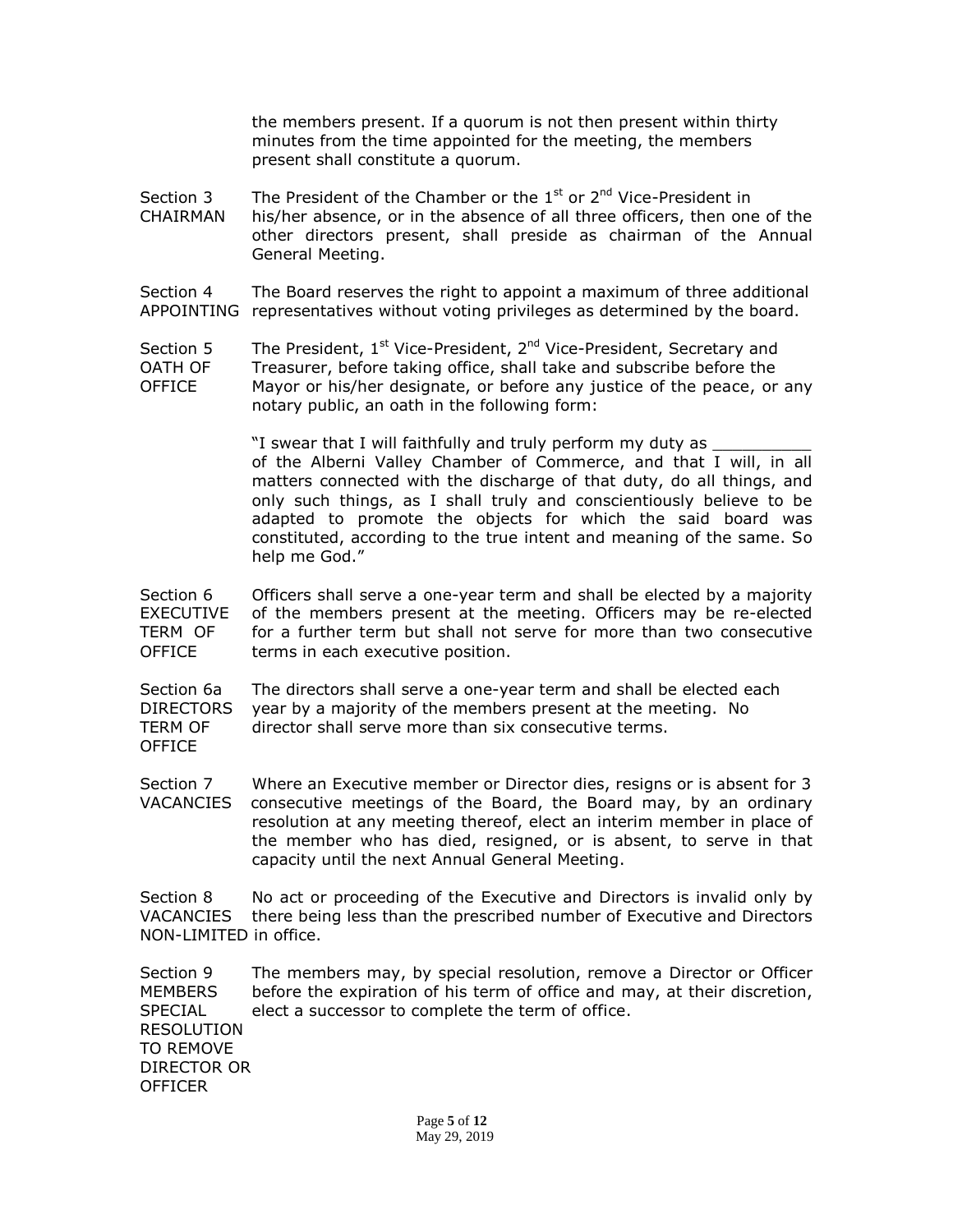Section 10 No Executive or Director shall be remunerated for doing or acting as a EXPENSES director but a Director may be reimbursed for any necessary and reasonable expenses while engaged in the affairs of the Chamber.

# **Part VI-Voting Rights**

Section 1 Every member in good standing at a meeting, is entitled to vote and VOTING shall have the following voting rights:

> (a) Business, individuals, non-profit organizations, clubs, students, proprietors and societies receive 1 vote per membership.

Section 2 Voting shall be by the showing of hands, or if requested by a member PROCEDURES and approved by a special resolution of the members in good standing present, by a ballot vote.

Section 3 Proxy voting is not permitted. PROXY

Section 4 The President or presiding officer shall manage the vote. PRESIDING

OFFICER

Section 5 Parliamentary procedure, as outlined in Roberts Rules of Order, shall PARLIAMEN- be followed at all Chamber meetings. TARY

PROCEDURE

# **Part VII-Proceeding of the Board**

| Section 1 | (a) The Board shall meet together at times and at places they deem |
|-----------|--------------------------------------------------------------------|
| BOARD     | fit to dispatch business, adjourn and otherwise regulate their     |
| MEETINGS  | meetings and proceedings as they see fit;                          |

- & POWERS (b) Ten days' notice of such a meeting will be given to the Board, by email or any other such method adopted.
	- (c) A quorum shall be the majority of the Executive and Directors then in office as outlined in Part II Section 1(m). Each Executive and Director as so defined shall be entitled to one vote.
	- (d) The Board shall, in addition to the powers hereby expressed or conferred on it, have powers as are assigned to it by any by-laws of the Chamber, provided that such powers are not inconsistent with the provisions of the Boards of Trades Act;
	- (e) Such by-laws, rules and regulations as appear to the Board best adapted to promote the welfare of the Chamber shall be submitted for adoption at any general meeting of the Chamber upon ten days notice to the members;

Section 2 (a) The Board may delegate any, but not all of their powers to BOARD'S committees consisting of Executive, Directors, or members, as they DELEGATIONS see fit.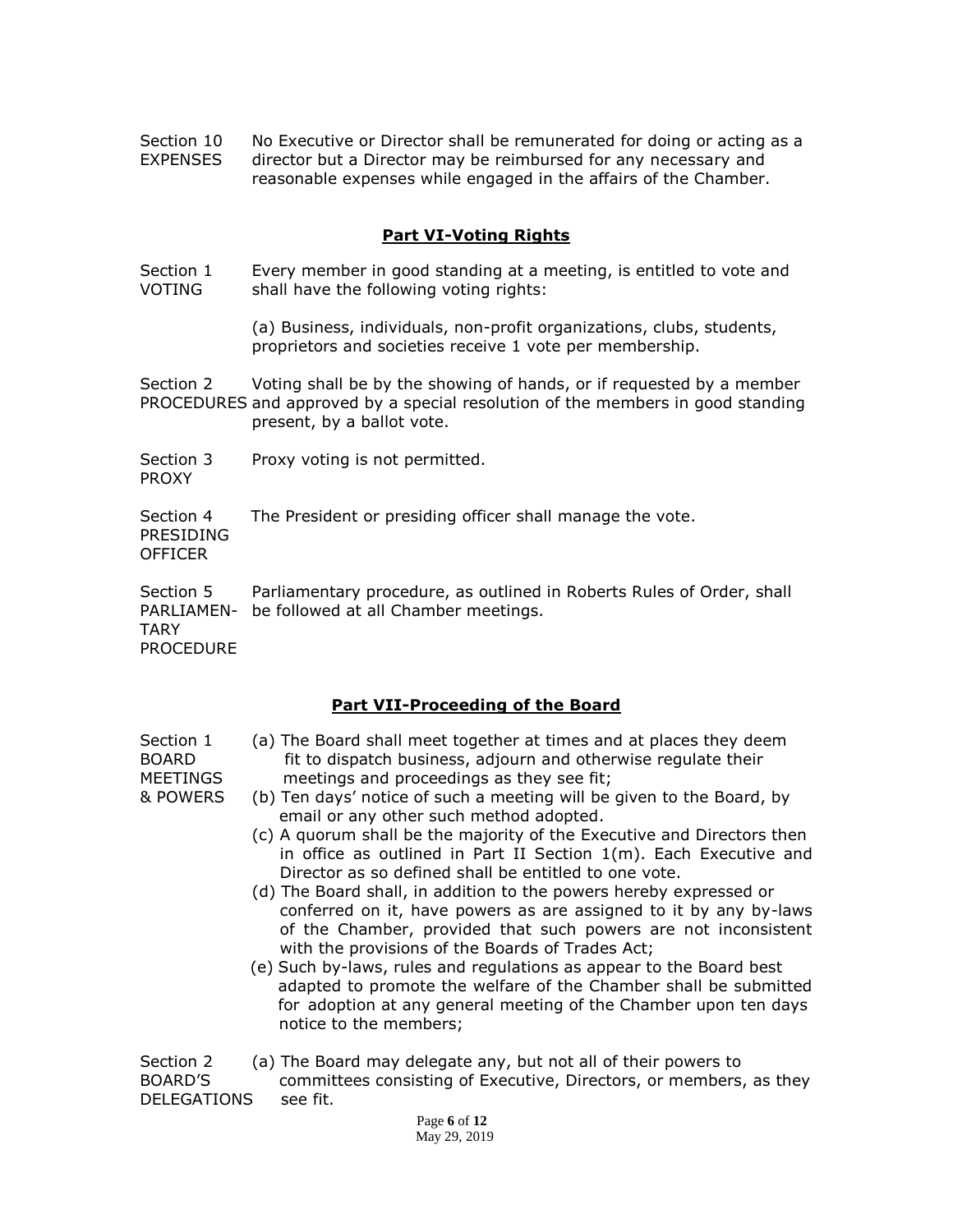- (b) The President may appoint a committee chairman or designate members of the Board, or other members, to examine, consider and report upon any matter or take such action as the Board may request;
- (c) Where the committee members are selected or appointed by others than the Board, such appointments must be approved by the Board.
- (d) The Board may suspend any committee chairman from office or have his/her office terminated for just cause; and
- (e) The Board may remove any other member of a committee and replace that member with another member of their choice.

Section 3 The members of the committee may meet and adjourn as they think COMMITTEE proper. MEETINGS

Section 4 Questions arising at a meeting of the Board or committee meeting<br>VOTING & shall be decided by a majority of votes. In the case of a tie, the shall be decided by a majority of votes. In the case of a tie, the TIE VOTES presiding officer has the deciding vote.

#### **Part VIII-Directors and Officers**

Section 1 The Executive and Directors will manage the Chamber and may DIRECTORS exercise all powers and do all acts and things that the Chamber may AND exercise and do, and which are not by these by-laws or by statute or OFFICERS otherwise lawfully director required to be exercised or done by the Chamber in Board meetings, but subject nevertheless to:

- (a) All laws affecting the Chamber;
- (b) These by-laws;
- (c) Rules, not being inconsistent with these by-laws, which are made from time to time by the Chamber in Board Meetings.
- Section 2 A minimum of 8 Directors are to be elected together with, The President, 1<sup>st</sup> Vice-President, 2<sup>nd</sup> Vice-President, Treasurer and Secretary.
- Section 3 All Directors and Officers are to be elected at an Annual General ELECTION Meeting. Separate elections shall be held for each office of the board to be filled and election may be made by acclamation; otherwise it may be by ballot.
- Section 4 Any Officer or Director may be suspended from their office or have TERMIN- their tenure of office terminated if, in the opinion of the ATION Chamber Executive and Directors, they are negligent in the performance of their duties. Such a person so suspended, shall have the right to appeal the suspension to the membership at the next General Meeting.
- Page **7** of **12**  May 29, 2019 Section 5 Any Director or Officer shall take a leave of absence when they run as a candidate in any Municipal, Provincial or Federal Election. Should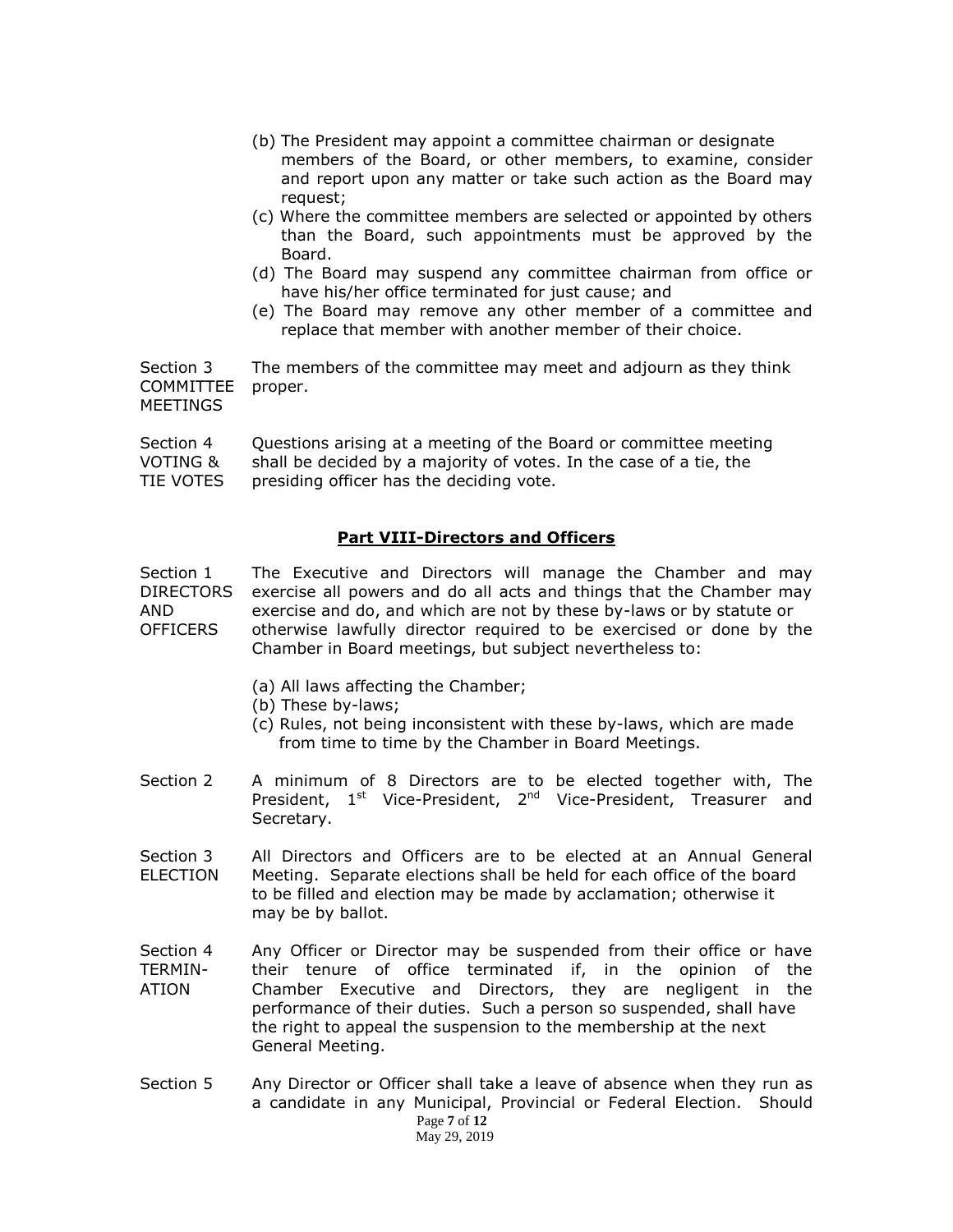this Director or Officer win the candidacy, they will resign from the Board of the Chamber.

Section 6 The Directors and Officers of the Chamber do not receive remuneration REMUNER- for their service. They are, however, able to receive reimbursement ATION for reasonable expenses incurred in the execution of their duties.

#### **Part IX-Duties of Officers**

Section 1 The President shall preside at all meetings of the Chamber and the PRESIDENT board, except as otherwise provided herein.

Section 2 The President shall supervise the other officers and directors in the PRESIDENT execution of their duties. **SUPERVISION** 

Section 3 The President shall present a general report of the activities of the REPORT TO year at the Annual General Meeting of the Chamber. **GENERAL** MANAGEMENT

Section 4 The 1<sup>st</sup> Vice-President shall carry out the duties of the President FIRST VICE- during his/her absence. PRESIDENT

Section 5 The 2<sup>nd</sup> Vice-President shall carry out the duties of the President SECOND when the President and the  $1<sup>st</sup>$  Vice-President are absent. VICE-

PRESIDENT

Section 6 The Secretary shall be responsible for all records, correspondence and SECRETARY documentation of the Chamber and shall perform such other duties as may be assigned by the Executive.

Section 7 The Treasurer shall:

**TREASURER** 

- (a) Keep financial records, including books of account, necessary to comply with the Boards of Trade Act.
- (b) Render financial statements to the Executive, Directors, members and others when needed.
- (c) Be the President of the finance committee, if one is in place.

Section 8 In the absence of the Secretary from a meeting, the Board may APPOINTED appoint another person to act as a Secretary at the meeting. **SECRETARY** 

#### **Part X-Executive Committee**

RESPONSI-

 Page **8** of **12**  May 29, 2019 BILITIES (a) At every board meeting provide the Board with a summary of its activities since the previous Board meeting and obtain ratification,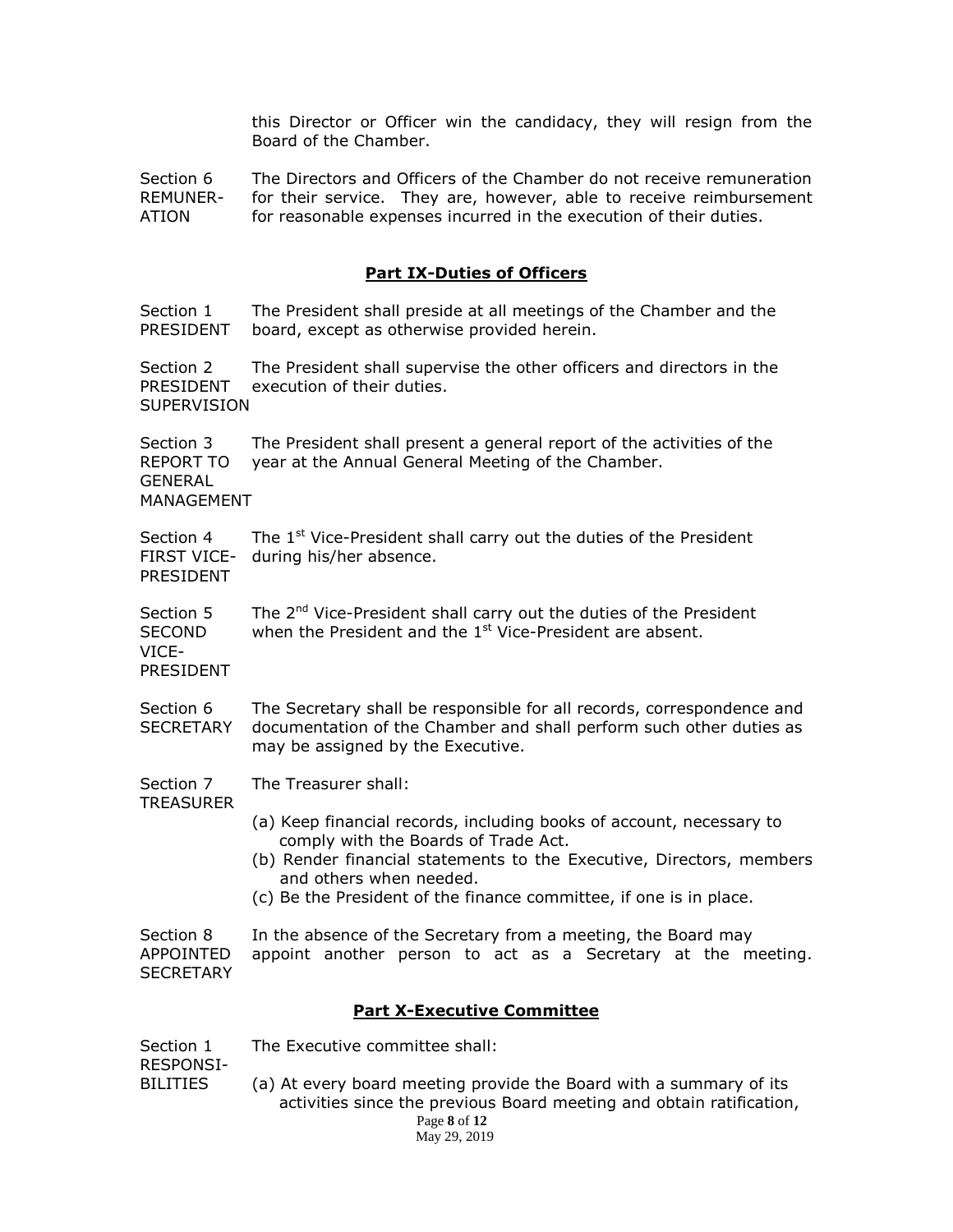by ordinary resolution of the same;

- (b) The Executive committee shall review the performance of the CEO not less than on an annual basis and shall negotiate the salary and/or benefits for the CEO.
- (c) Meet as often as required to control the day-to-day operation of the Chamber, and the CEO.
- Section 2 Meetings of the Executive committee will be held at a time and place as called by the President. Reasonable notice of such meetings is expected to be given to Executive in order for them to attend.
- Section 3 A quorum for the meetings of the Executive committee's is 3, of the President, 1<sup>st</sup> Vice-President, 2<sup>nd</sup> Vice-President, Secretary and Treasurer.

Section 4 Signing authority of the Chamber for the purpose of executing SIGNING documents, signing notes, bank drafts and cheques shall be any 2 of AUTHORITY the President,  $1^{st}$  Vice-President,  $2^{nd}$  Vice-President, Secretary, Treasurer and CEO.

# **Part XI-Nominating Committee**

Section 1 The President shall, no later than the last Board or Executive meeting PRESIDENT in January, appoint a nominating committee consisting of three voting APPOINTS members of the Chamber in good standing, at least one of them shall COMMITTEE be a member of the board. The nominating committee shall report to the members at the Annual General Meeting of those members who are prepared to run for election.

Section 2 The Nominating Committee will meet at times and places as deemed MEETINGS necessary to fulfill their responsibilities.

Section 3 The President shall remove any member of the Nominating Committee TERMIN- he/she feels is negligent in their duties, and replace that member with ATION another member he/she so choses.

Section 4 Members of the Nominating Committee do not receive remuneration REMUNER- for their services, however they are able to claim reasonable expenses ATION in the execution of their duties.

Section 5 Any member in good standing may submit one or more nominations, MEMBER in writing to the committee prior to the date set for the committee's SUBMISSION report. IN WRITING

Section 6 The nominees for the position of President,  $1<sup>st</sup>$  Vice-President,  $2<sup>nd</sup>$  Vice-QUALIFI- President, Secretary, and Treasurer must have completed at least CATION one year as a member of a Board of Directors of a Chamber of Commerce in Canada.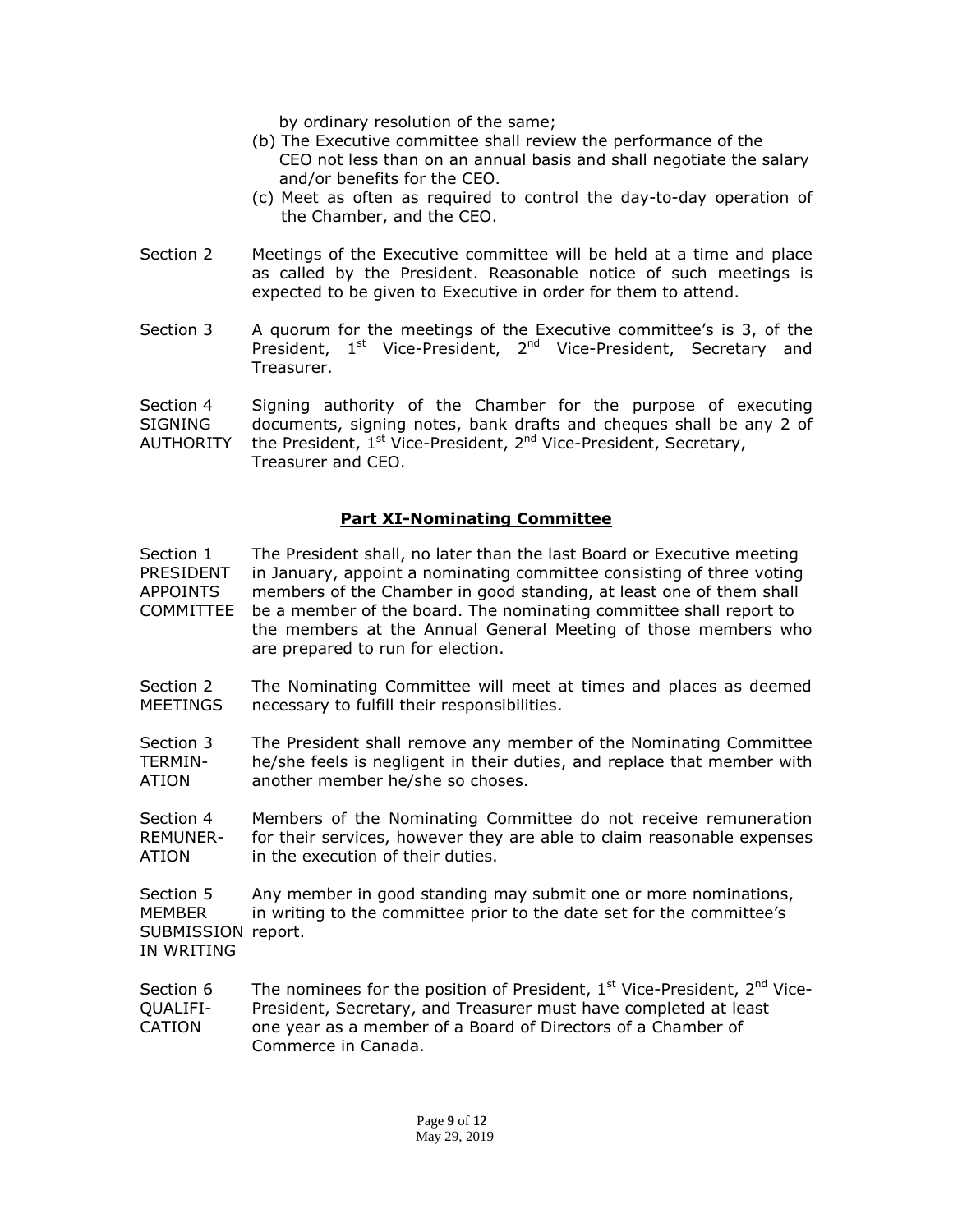Section 7 Further nominations may be taken from the floor of a general NOMINA- meeting with the consent of the nominee on the day of elections, so TIONS FROM long as the nominee meets the requirements set out in these bylaws. FLOOR

### **Part XII-Borrowing Powers**

Section 1 In order to carry out the purposes of the Chamber, the Board may, DIRECTORS by special resolution, on behalf of and in the name of the Chamber RIGHTS raise or secure the payment or repayment of money in any manner they decide and in particular without limiting the foregoing, by the issue of debentures.

Section 2 No debenture shall be issued without the sanction of a Special DEBENTURES Resolution or the members. REQUIRE SPECIAL RESOLUTION

Section 3 The members may, by Special Resolution, restrict the borrowing BORROWING powers of the Board, but a restriction imposed expires at the next RESTRIC- general meeting. TIONS BY **MEMBERS** 

#### **Part XIII - Corporate Seal**

Section 1 The Corporate Seal is the responsibility of the President and is located in a secure location at the Chamber's Corporate Office

#### **Part XIV- By-Laws**

- Section 1 On being admitted to membership, each member is entitled to, upon AVAILA- payment of a reasonable fee set from time to time by the executive BILITY committee, receive a copy of the Constitution and by-laws of the Chamber.
- Section 2 These by-laws shall not be altered, repealed, amended or added to CHANGES except by an ordinary resolution of the members, notice first to be given by a member and seconded by another member at a previous general meeting.
- Section 3 The majority of the members of the Chamber present at any Annual General Meeting of the Chamber may make by-laws and regulations for the government of the Chamber providing for;
	- (a) The admission and subscription of members;
	- (b) The imposition of penalties;
	- (c) The expulsion or retirement of members;
	- (d) The management of its board, officers and affairs;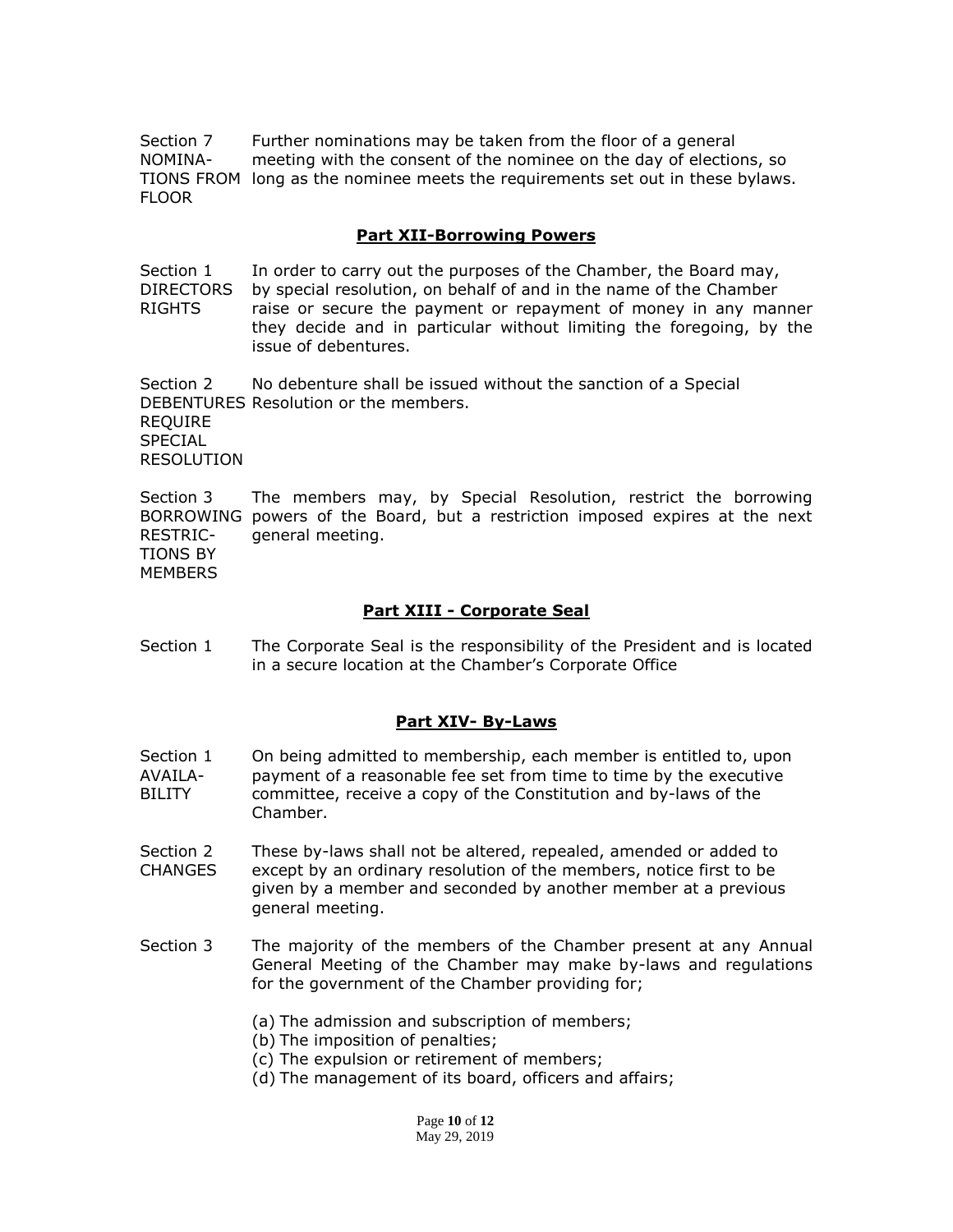- (e) The fixing of the date and place of the regular meetings of the board;
- (f) The powers to be exercised by its Board;
- (g) All other matters concerning the government of the Chamber not inconsistent with the Board of Trade Act or any other law of Canada.
- Section 4 After approval of any By-Law additions or amendments by the members, approval must be obtained from the Federal Government Ministry representative responsible for such matters before it can be enacted.
- Section 5 These by-laws shall be binding to all members of the Chamber and to BINDING all persons lawfully under its control.

# **Part XV-Expenditures Authority**

Section 1 The President/CEO may authorize expenditures up to \$1,000. President/CEO

- Section 2 The Executive may authorize expenditures up to \$2,500. EXECUTIVE
- Section 3 The Board may authorize expenditures up to \$10,000 upon approval by ordinary resolution of the board.

Section 4 Expenditures of more than \$10,000 must be approval by ordinary MEMBERSHIP resolution of the members at a regular meeting.

# **Part XVI – Financial Statements**

Section 1 A year end audited financial statement shall be presented by the AUDITORS Treasurer or in his/her absence the Secretary at each Annual General Meeting.

Section 2 The Appointment of an Auditor will be made at the Annual General Meeting of the Chamber

# **Part XVII-Miscellaneous**

- Section 1 The Chamber, at the discretion of the Board, shall have power to AFFILLIA- affiliate with the Canadian Chamber of Commerce and the Associated TION Chambers of Commerce of Vancouver Island, (provincial or regional Chambers) and any other organization in which membership may be in the interest of the Chamber.
- Section 2 The fiscal year of the Chamber shall commence on the first day of FISCAL January each year. YEAR